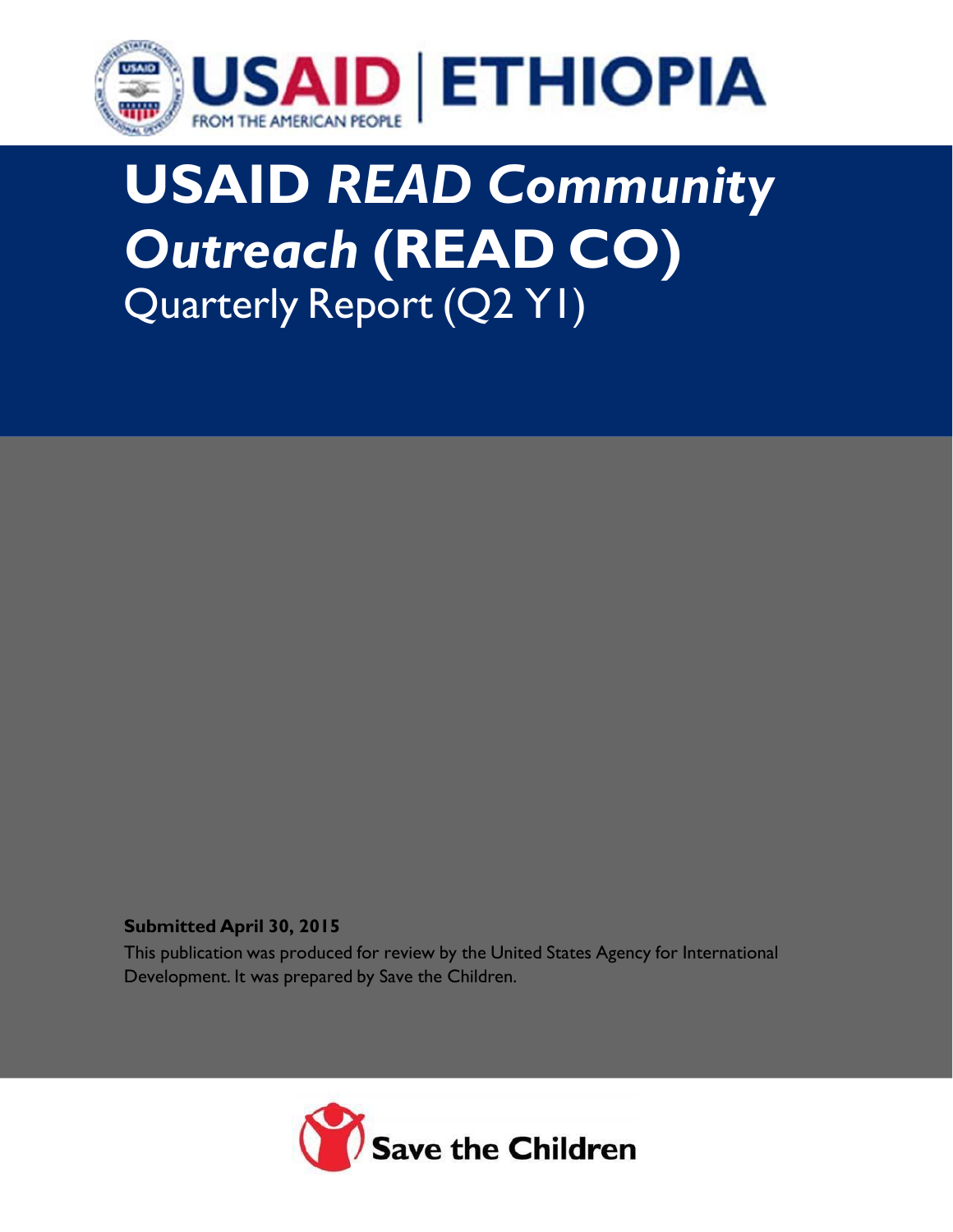## **USAID** *READ Community Outreach* **(READ CO)**

Quarterly Report (Q2 Y1)

Cooperative Agreement No. AID-663-A-15-00003

Prepared for

USAID|Ethiopia United States Agency for International Development

Prepared by

Save the Children US 2000 L St. NW, Suite 500 Washington, DC 20009 USA

Save the Children Ethiopia Country Office Old Airport, PO Box 387, Addis Ababa, Ethiopia

*READ Community Outreach* –*Y1 Q2 report* ii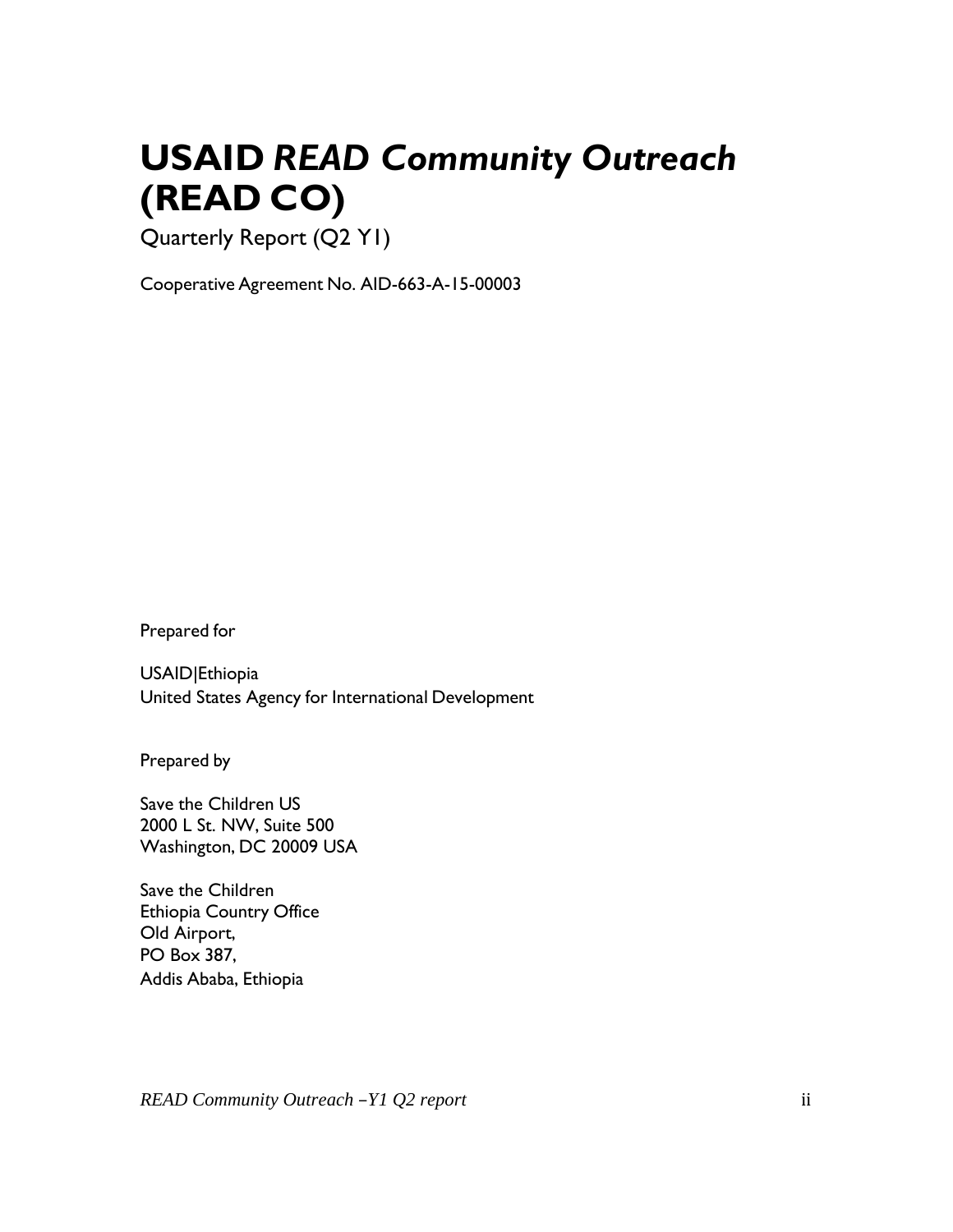### **Table of Contents**

| IR 1 ACCESS TO SUPPLEMENTARY READING MATERIALS IN VERNACULAR LANGUAGES INCREASED  6 |
|-------------------------------------------------------------------------------------|
| IR 2 OPPORTUNITIES FOR CHILDREN TO PRACTICE READING AND WRITING CREATED  8          |
| IR 3 SCHOOL COMMUNITY ENGAGEMENT TO SUPPORT LEARNING IN READING STRENGTHENED  8     |
|                                                                                     |
|                                                                                     |
|                                                                                     |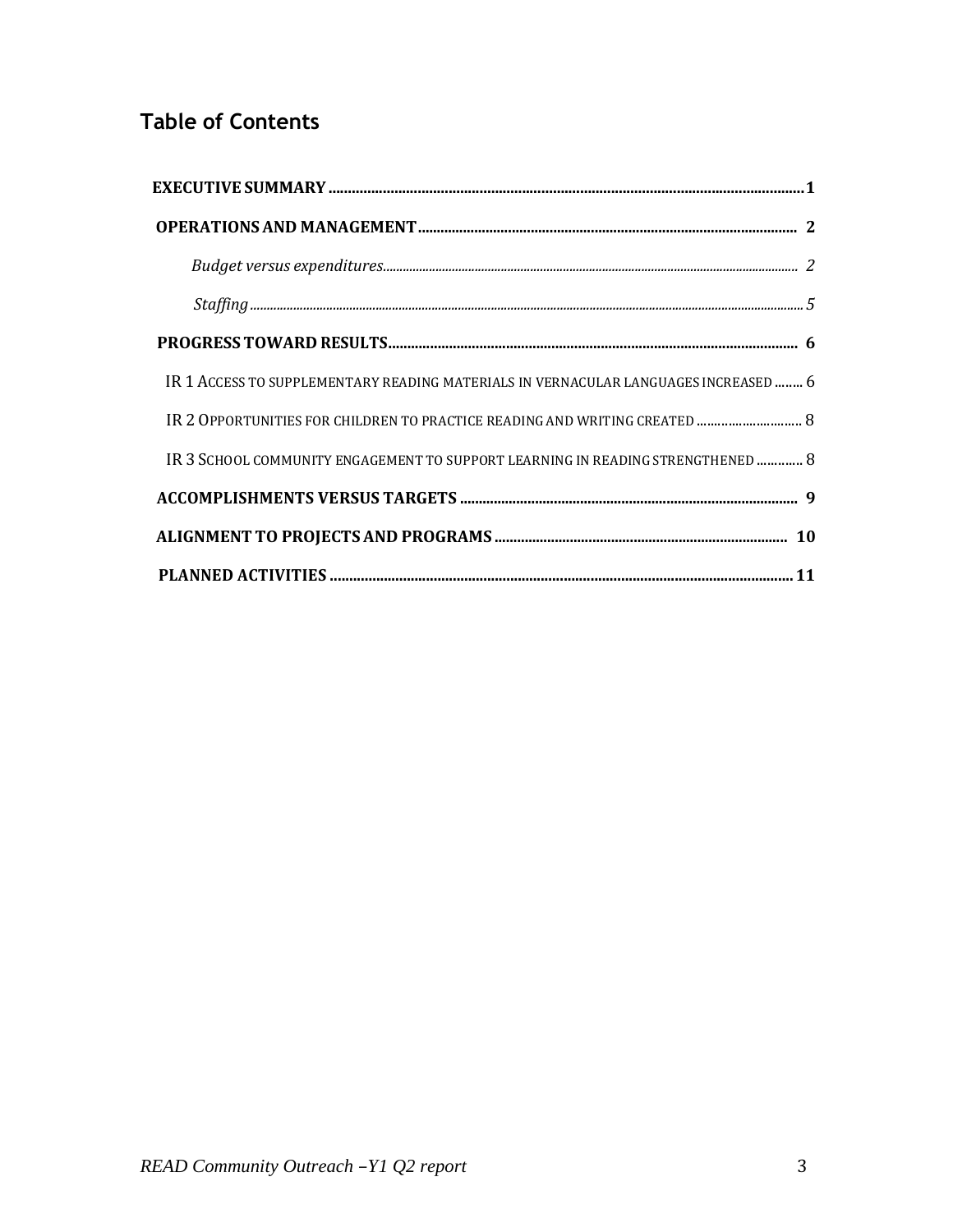### **Abbreviations**

ABE: Alternative Basic Education ANFEAE: Adult and Non Formal Education Association in Ethiopia BEN-E: Basic Education Network of Ethiopia COP: Chief of Party COO: Community Outreach Officer CSPP: Community School Partnership Program CSR: Corporate Social Responsibility CTE: Colleges of Teachers Education DCOP: Deputy Chief of Party DECD: SC/US's Department of Education and Child Development DFID: Department for International Development DPO: Disabled Persons Organization ECCE: Early Childhood Care and Education ECCSA: Ethiopian Chamber of Commerce and Sectorial Association EDC: Education Development Center EGRA: Early Grade Reading Assessments EMA: Educational Media Agency EMC: Education Media Center ENLA: Ethiopian National Learning Assessments ESAP: Ethiopia Social Accountability Program ESAP 2: Ethiopian Social Accountability Program 2 ESDP IV: Education Sector Development Programme IV FAWE: Forum for African Women Educationalists FLCWNDP: Fostering Local Capacity by Working with New Development Partners GEAC: Girls' Education Advisory Committees GEQIP: General Education Quality Improvement Project GOE: Government of Ethiopia ICCM: Integrated Community Case Management ICT: Information and Communications Technology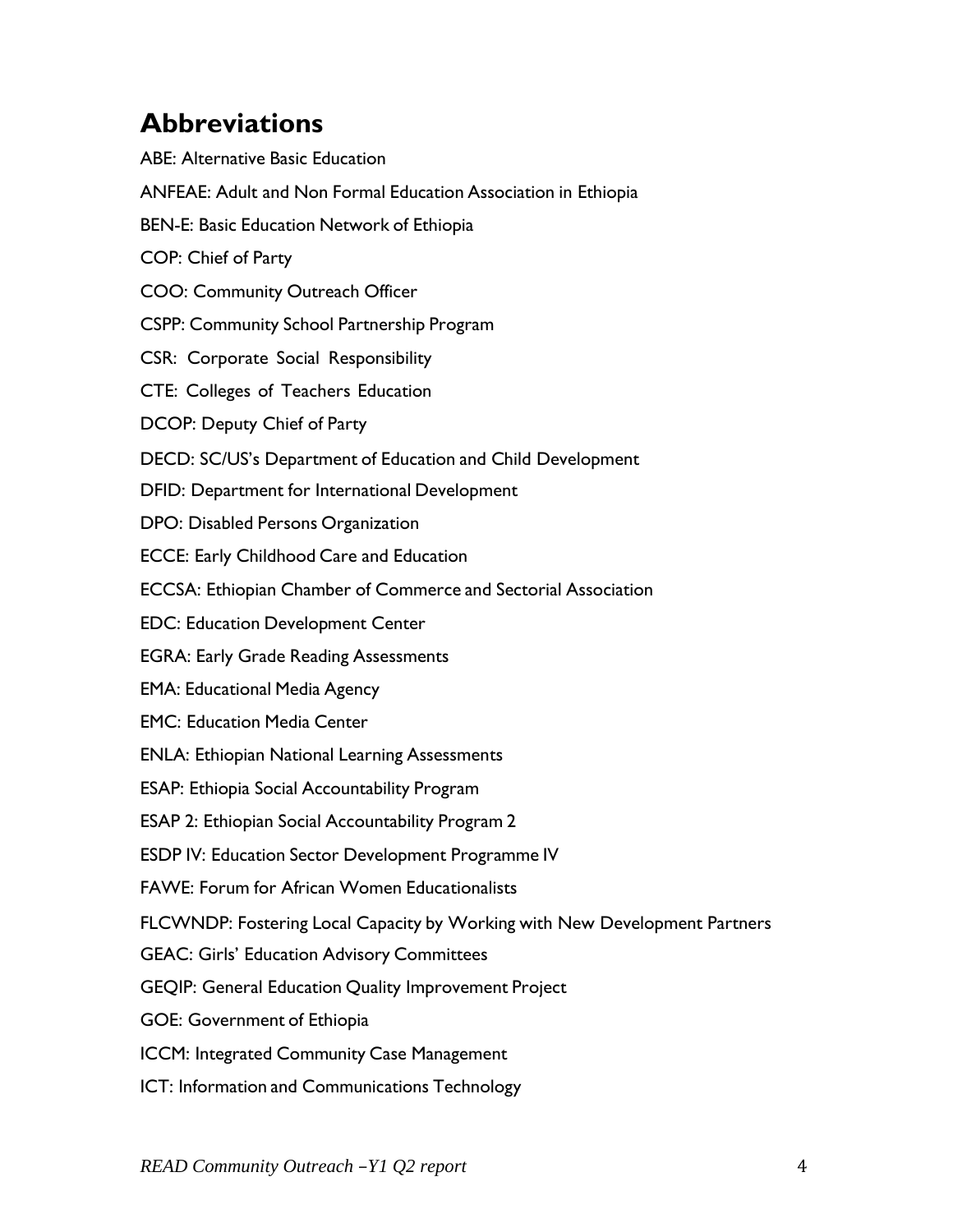IQPEP: Improving Quality of Primary Education Program

IREX: International Research and Exchanges Board

ITELE: Improving the Teaching of English Language in Ethiopia

KETB: Kebele Education Training Boards

LB: Literacy Boost

M & E: Monitoring and Evaluation

MCH: Maternal and child health

MCHIP: Maternal and child health integrated program

MEAL: Monitoring Evaluation and Analysis and Learning

MESA: Malawi Education Support Activity

MOE: Ministry of Education

MOPME: Ministry of Primary and Mass Education

MOWCYA: Ministry of Women, Children and Youth Affairs

NALA: National Archives and Library Association

NGO: Nongovernmental organization

OWDA: Ogaden Welfare Development Association

PAGES: Pastoralist Afar Girls' Education Support Project

PDP: Peace and Development Program

PDP: BASES

PROTEEVA: Promoting Talent through Early Education

PTA: Parent Teacher Association

PVO: Private Voluntary Organization

RBWCYA: Regional Bureau of Women, Children and Youth Affairs

RCBI: Rwanda Children's Book Initiative

READ CO: Reading for Ethiopia's Achievement Developed Community Outreach Project

READ II: Reading for Ethiopia's Achievement Developed Institutional Improvement

READ TA: Reading for Ethiopia's Achievement Developed Technical Assistance

RRSP: Regional Reading Support Plan

RSEB: Regional State Education Bureau

RTI: Research Triangle International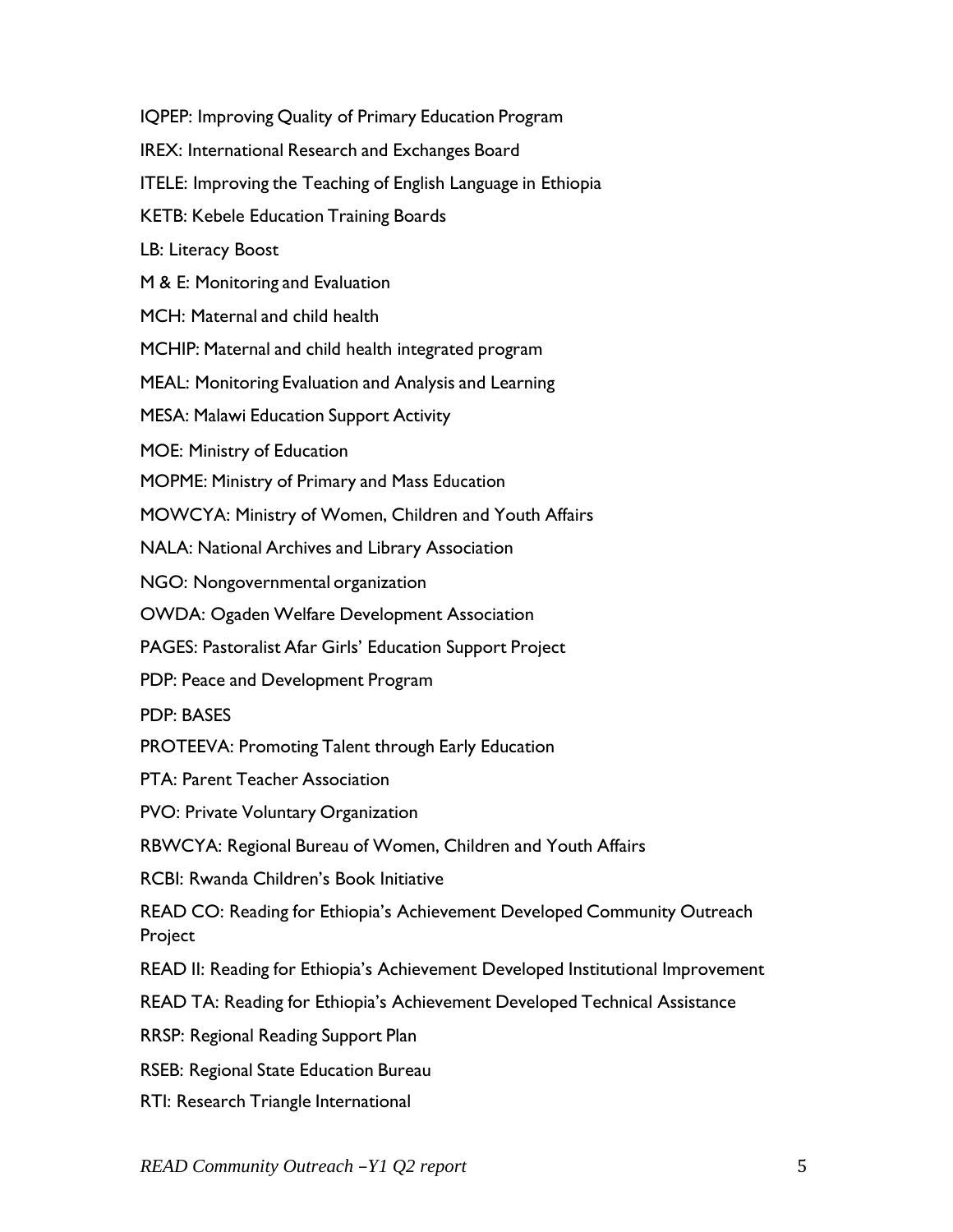SC: Save the Children SCC: School Cluster Centers SCEPs: Strengthening Education in Primary Schools SC/US: Save the Children US SIA: School Incentive Award SIP: School Improvement Plans SIRIP: Somali Interactive Radio Instruction Program SMT: Senior Management Team SNNPR: Sothern Nations, Nationalities, and Peoples' Region TDA: Tigray Development Association USG: US Government WaSH: Water Sanitation and Hygiene WEO: Woreda Education Offices WETMB: Woreda Education and Training management Board ZED: Zonal Education Department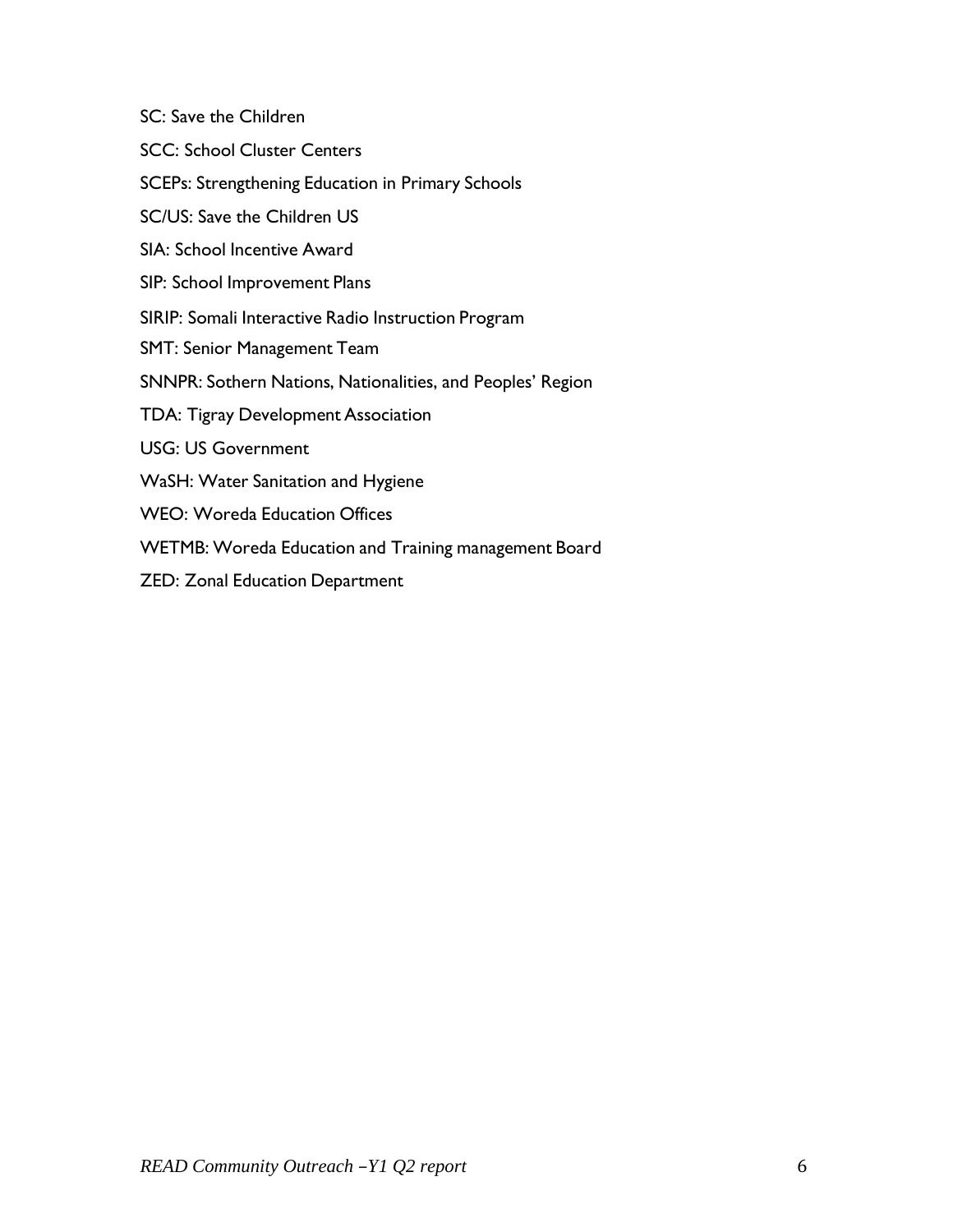### **EXECUTIVE SUMMARY**

The READ Community Outreach Project faced a number of challenges in its first quarter. Most significant has been the increasingly apparent need to redesign the project to better align with MoE and USAID priorities. Shortly after the project submitted the draft implementation plan in March, USAID formally requested that Save the Children redesign the project.

The USAID Education Team and READ CO Chief of Party met in late March to discuss realignment parameters within the scope of the original RFA. It was agreed that the SC project team would revise the project description, implementation plan, PMP and budget during the second quarter. The project is enlisting the help of SCUS program support staff from its Washington, DC office to coordinate the redesign effort and ensure proper alignment of the required documents with the existing RFA. The program specialist is due to arrive in mid‐April.

During the current quarter, the READ CO Project management team actively recruited new staff. The new staff members will start work in the coming quarter. However, the project plans to modify some staff positions and add short‐term technical assistance to better meet the long‐term needs of the proposed redesign, which will be broader in scope than the previous design. Whereas the original project design was primarily regional in focus, the redesign will require more significant capacity building support on a national level.

The present report describes these changes, attendant challenges and the approaches that READ CO envisions for meeting these challenges.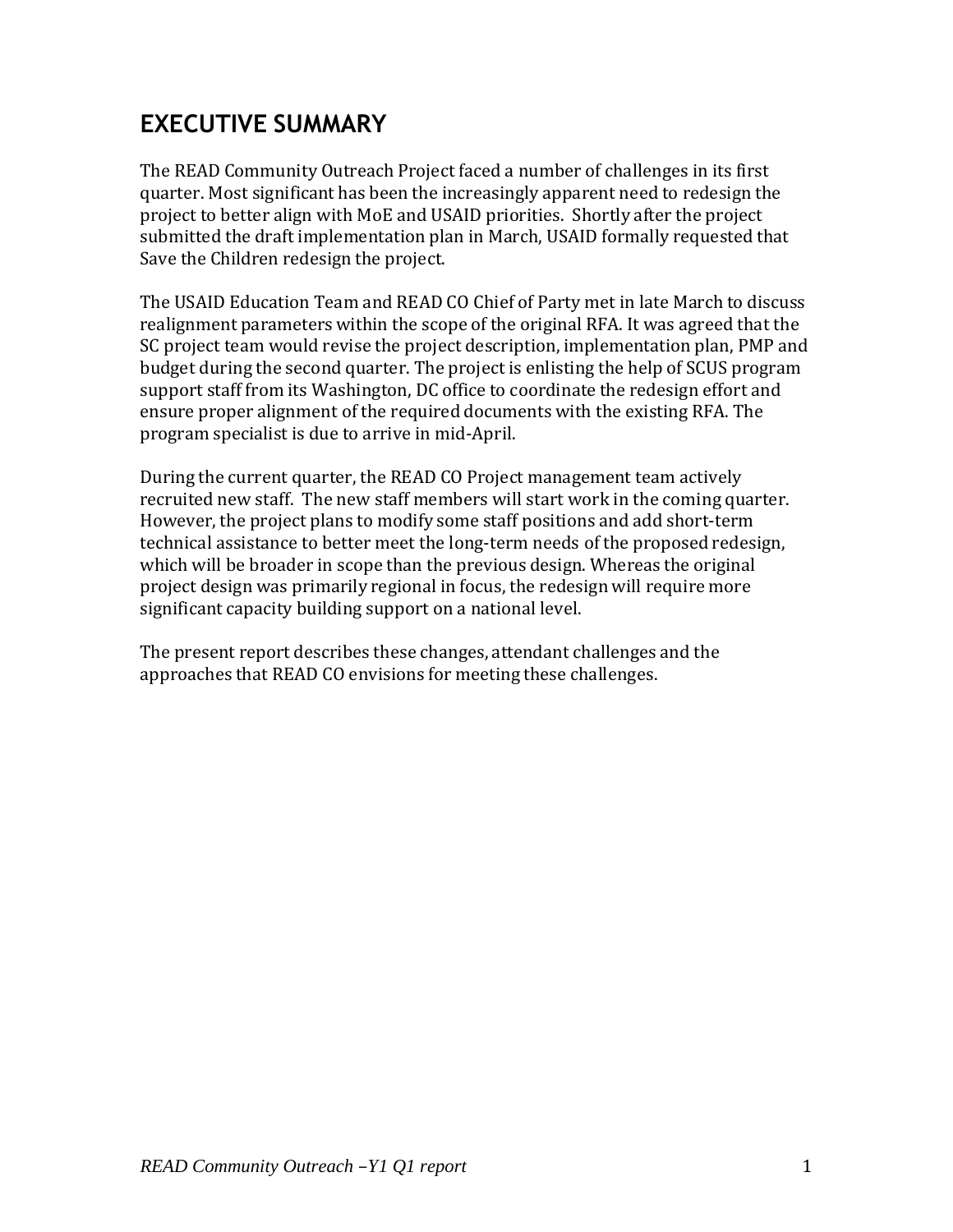### **OPERATIONS AND MANAGEMENT**

The READ CO Project is pleased to report that management and operations needs were well supported during the quarter. The hiring of the DCOP prior to the COP's arrival helped to ensure that recruitment, office set up and other startup tasks could begin soon after the signing of the award. SC/Ethiopia has dedicated support staff in education, finance and awards management as well, who have provided programmatic and systems support to the project. The present section describes the challenges and tasks that the project managed during the quarter.

When Save the Children International members merged into a single federation over a year ago, awards management, finance, procurement and other support functions were centralized for all projects and programs implemented by the Ethiopia Country Office. These systems have been helpful during startup to ensure adequate support to the project. READ CO is recruiting a Finance and Operations Manager as well to facilitate management of project activities. The proposed title change from Finance/HR Manager (the title identified in the original proposal) is necessary to ensure that the project has adequate, dedicated finance and operations management support within the project (i.e., at 100% LOE), in addition to country office support systems. The new title aligns with SC/Ethiopia human resources guidelines while avoiding duplication of effort between central and project‐based support functions while facilitating implementation and follow up for project activities.

READ CO began planning for implementation with the organization of a launch workshop in February 2015. However, due to emerging Ministry of Education and USAID priorities since the RFA was first issued in 2013, USAID asked the project to limit the proposed launch activity to a series of planning exercises with the four NGO implementing partners that READ CO had already identified. The AOR has since formally requested that SC redesign the project while remaining within the scope of the original RFA. The request came in response to the initial draft implementation plan submitted earlier that month, which needs to be realigned with current MoE priorities in reading—especially the need for curriculum‐aligned supplementary reading materials. The COP called upon SCUS and SC/Ethiopia staff to support the redesign process, with input from the MoE and USAID.

The project team expects to complete the redesign process and submit the set of revised documents (including project description, implementation plan, PMP and budget) to USAID/Ethiopia Education Unit by mid‐May for review. The project will provide details of this process in the next quarterly report. Further details on the February planning workshop, startup and other activities completed during the quarter are included in the following section on project progress.

#### *Budget versus expenditures*

Despite a limited initial obligation of \$100,000, READ CO was able to manage project finances quite effectively during the quarter. SC/Ethiopia support staff has provided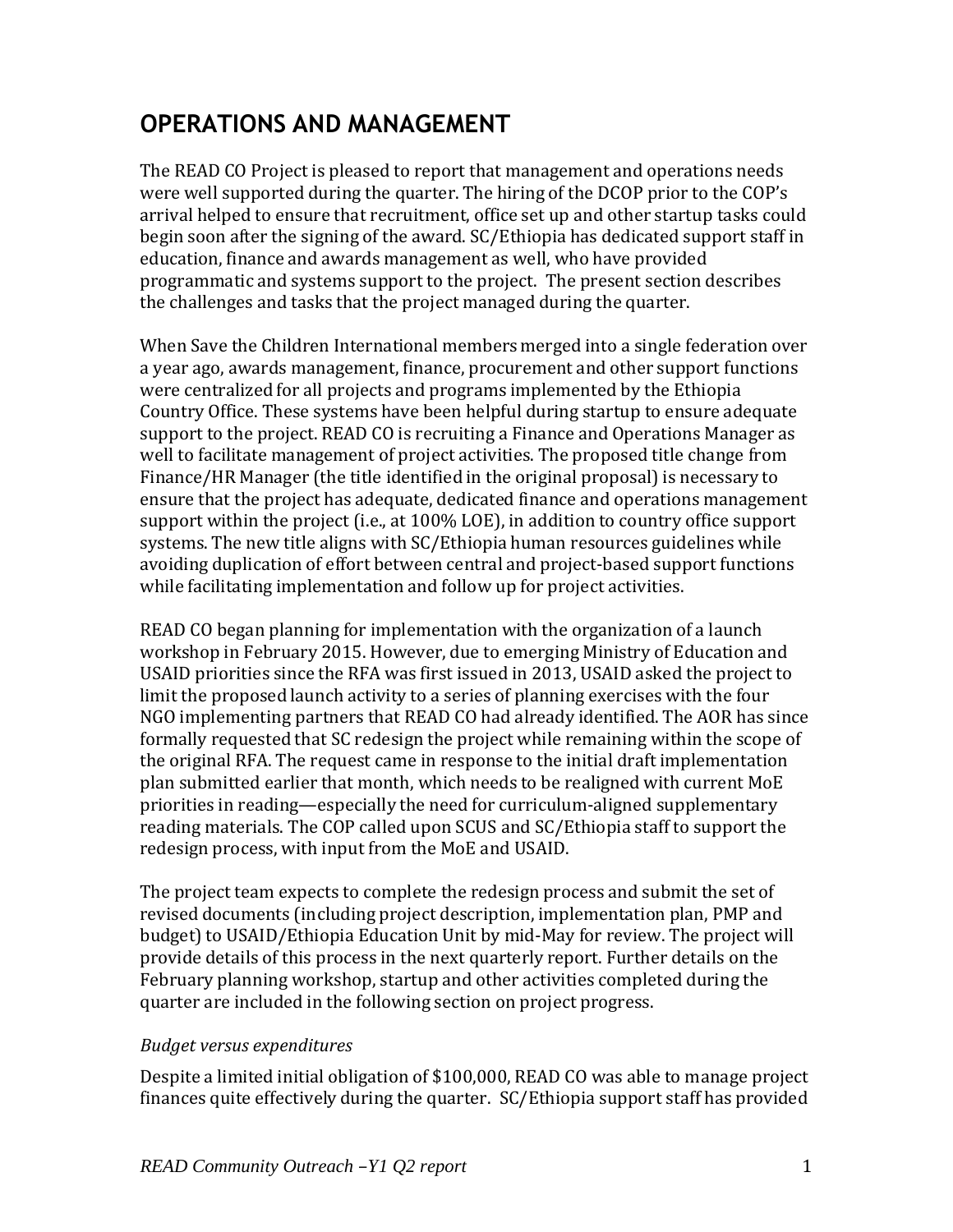adequate support during this initial startup phase, including timely reporting. Including SCUS costs, the project spent approximately 95% of this initial obligation. The budget variance was due in part to the COP's absence and the need to conserve the limited initial funding obligation.

USAID issued a modification on March 3, 2015, including an additional obligation of \$2.5M. READ CO awards management projects these funds can last until mid-June, given current spending levels and planned procurements. However, as of this writing the recent obligation had yet to enter the SC system. The COP will appeal for an additional funding obligation by the middle of the next quarter.

The table below provides a summary of actual versus budgeted expenditures, including SCUS costs: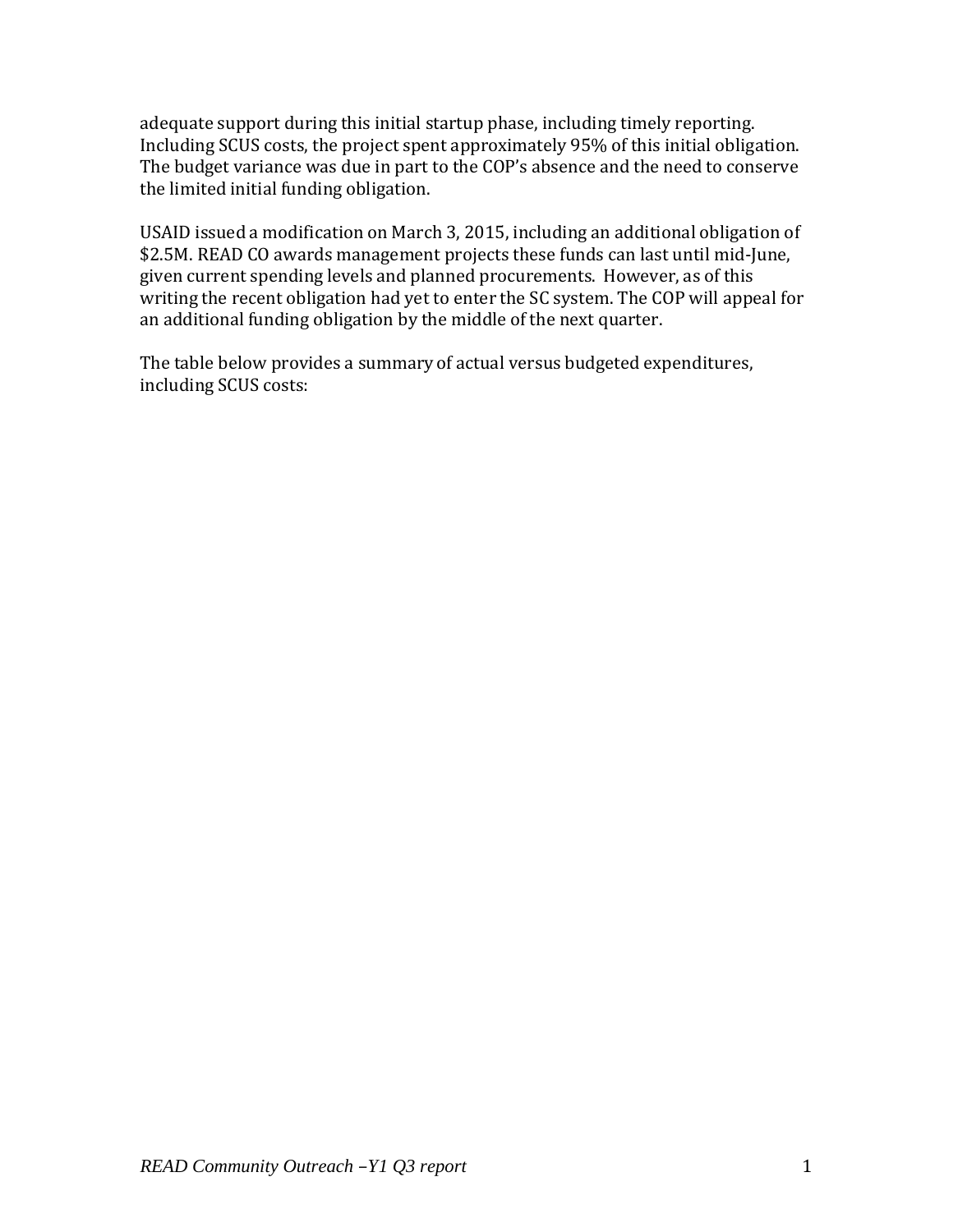| <b>Donor Budget Line</b>           |                             | <b>Year to Date</b><br>(since Jan. 1,<br>2015) | <b>Total</b> | <b>Budget</b> | <b>Variance</b> | Total %<br>to Budget |
|------------------------------------|-----------------------------|------------------------------------------------|--------------|---------------|-----------------|----------------------|
| 001                                | <b>Salaries</b>             | 45,665.97                                      | 45,665.97    | 39,421.25     | (6,244.72)      | 115.84%              |
| 002                                | Fringe                      | 9,783.42                                       | 9,783.42     | 29,850.45     | 20,067.03       | 32.77%               |
| 003                                | Travel                      | 10,445.70                                      | 10,445.70    | 6,000.00      | (4, 445.70)     | 174.10%              |
| 005                                | <b>Supplies</b>             | 4,170.95                                       | 4,170.95     |               | (4, 170.95)     | $0.00\%$             |
| 007                                | <b>Other Direct Costs</b>   | 108.43                                         | 108.43       | 6,884.07      | 6,775.64        | 1.58%                |
| 008                                | Program Activities          | 7,546.73                                       | 7,546.73     |               | (7, 546.73)     | $0.00\%$             |
| <b>Direct Expense</b><br>Subtotal: |                             | \$77,721.20                                    | \$77,721.20  | \$82,155.77   | \$4,434.57      | 94.60%               |
|                                    | <b>ICR Earned Amount:</b>   | \$17,028.72                                    | \$17,028.72  | \$17,844.23   | \$815.51        | 95.43%               |
|                                    | <b>Contract Fee Income:</b> |                                                |              |               |                 | $0.00\%$             |
|                                    | <b>Award Total:</b>         | \$94,749.92                                    | \$94,749.92  | \$100,000.00  | \$5,250.08      | 94.75%               |

### **Table 1. Budgeted versus actual expenditures for READ CO, Q1 of Year 1 (year‐to‐date)**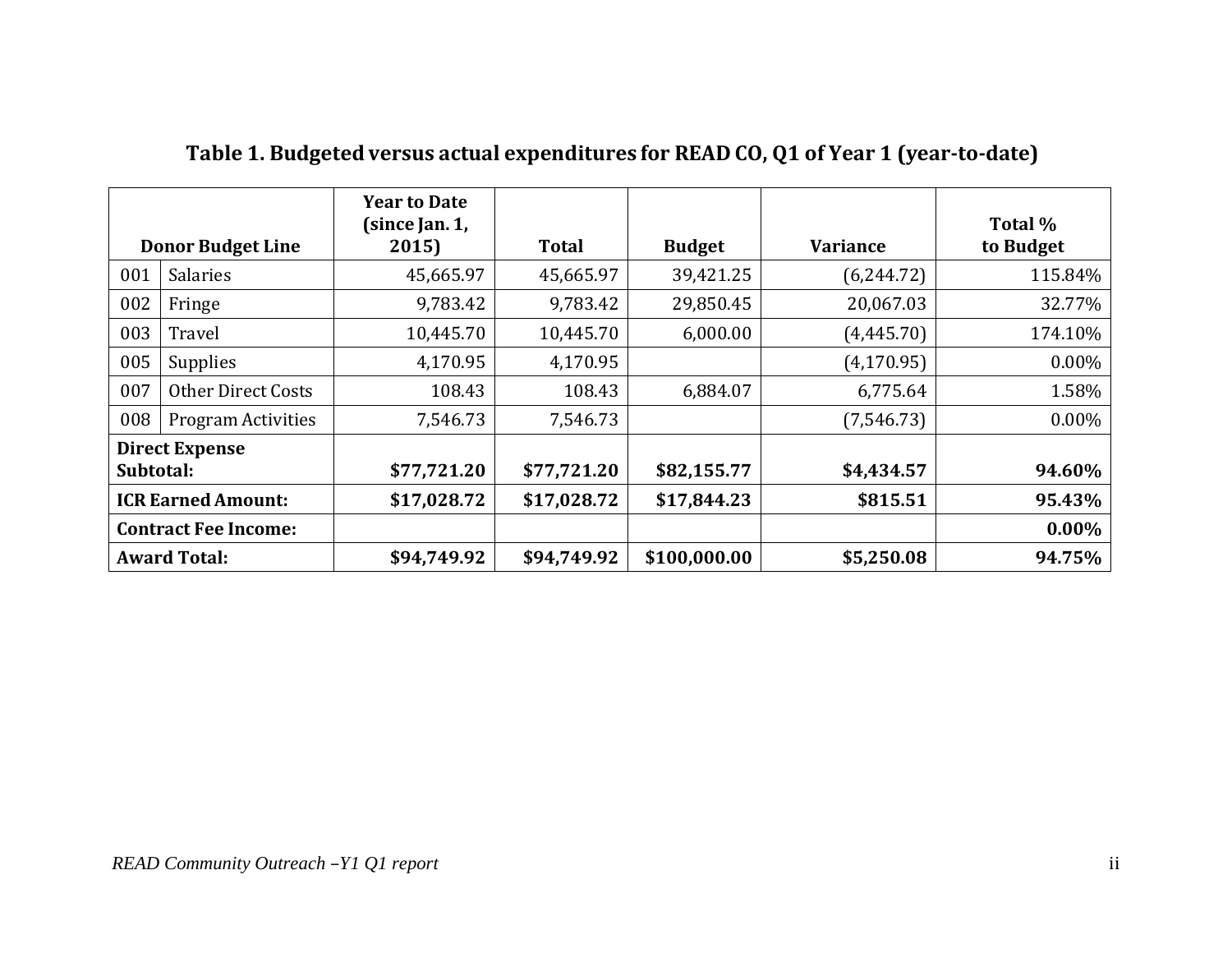Cost‐share targets are difficult to establish, since these are based on implementation. These may include, for example, community contributions to project activities, such as to support reading camps. Cost‐share figures (projected versus actual) will be provided in detail in future quarterly reports.

#### *Staffing*

READ CO succeeded in recruiting and hiring a DCOP, M&E Advisor and Program Support Officer during the quarter. The COP arrived in early February, following delays in securing visas for him and his spouse. Fortunately, he and the DCOP were able to start the process of recruiting staff prior to his arrival, with support from SCUS. However, the READ CO realignment has slowed recruitment somewhat, since less time has been available for pre‐screening and interviewing candidates. On a positive note, the project is taking advantage of the realignment process to review staffing needs and ensure effective implementation.

Although READ CO management has interviewed a number of qualified finance/HR candidates the salary offering appears to be low for the required level of experience. The project is now reviewing salary levels as part of the budget realignment process to attract and hire a qualified person for this position.

SC/Ethiopia is in the process of building capacity to support a number of functions, including awards management and finance. The country office has hired additional awards staff, including a new awards coordinator experienced in the management of USAID‐funded projects. This individual joined the organization in March to support READ CO at 50% LOE. The project hopes to increase the awards LOE to better support its needs, once the SC/Ethiopia country office is able to hire additional awards management staff.

The project team is currently interviewing candidates for a Reading Materials Advisor and Inclusion Advisor. Given how new and underdeveloped these professions are in the Ethiopian job market, it has been difficult to find qualified candidates. Recruitment has begun for field positions in SNNPR as well, starting with the Field Coordinator position. However, the coming national elections may impede the project's ability to interview and hire new staff for field‐based positions. The processes of reviewing and revising project documents for the redesign may slow recruitment and hiring as well. For these reasons, the READ CO management team expects to complete hiring for remaining staff positions only after the next quarter in July/August 2015.

The project did encounter some difficulty with the search for a Social Accountability Advisor. Given the sensitivities surrounding the Ethiopia Social Accountability Program (especially in the current election year), the USAID Education Team—in consultation with the COP—requested that the social accountability pilot originally planned for the project's second year be postponed. Both parties have since proposed that a more modest set of activities be developed and/or integrated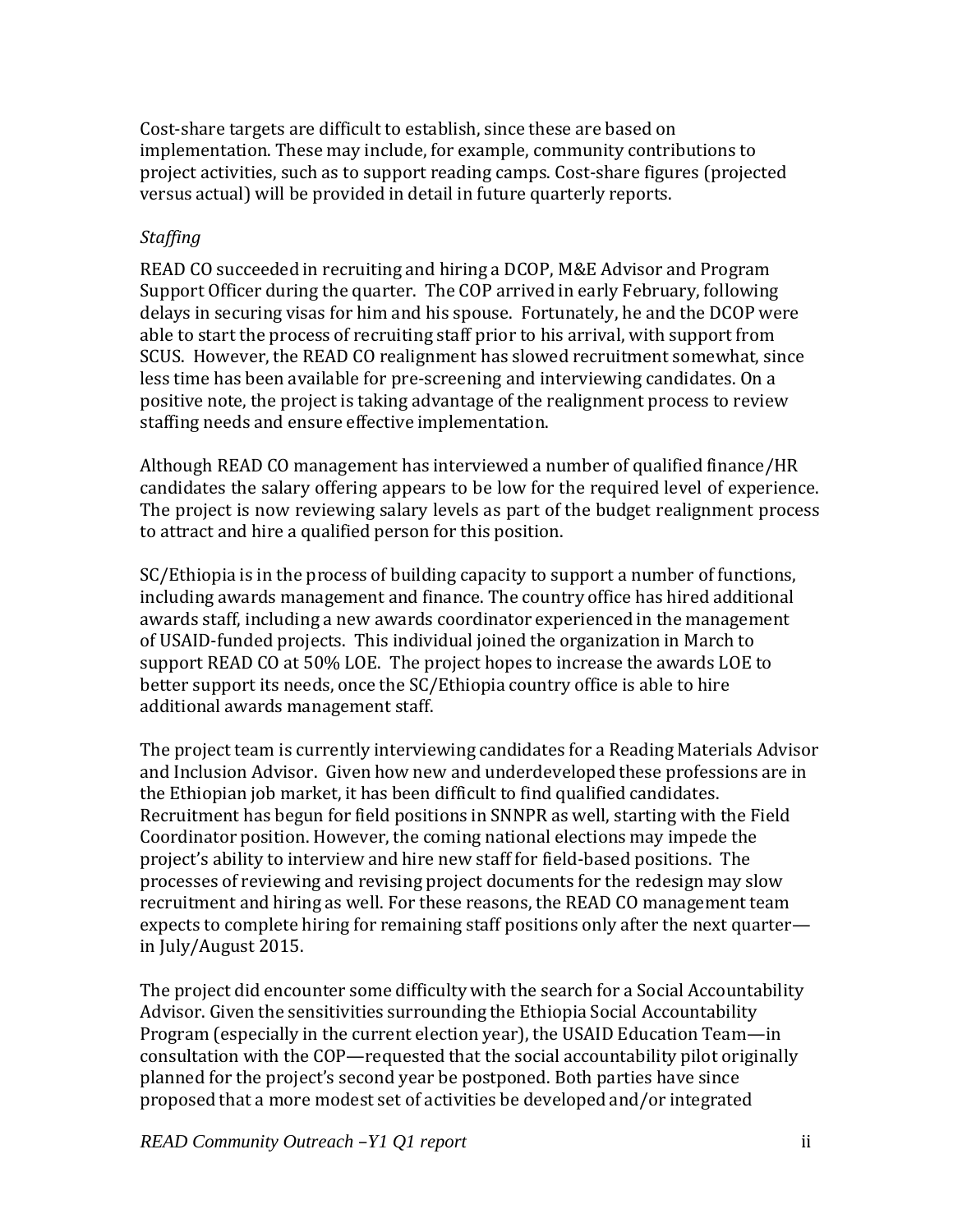within existing trainings and related activities. The goal is to avoid potential political issues with the Government of Ethiopia. The project plans to propose a more modest set of activities, which it will include in the redesign.

The following section provides a summary of progress toward achievement of project results.

### **PROGRESS TOWARD RESULTS**

The goal of the READ CO Project is to strengthen community outreach resulting in improved reading and writing skills of primary school children. The intermediate results include:

- IR 1 Access to supplementary reading materials in vernacular languages increased
- IR  $2$  Opportunities for children to practice reading and writing created
- IR 3 School community engagement to support learning in reading

#### strengthened

These revised, intermediate results are designed to provide clear intermediate outcomes in line with USAID and MoE priorities. At the same time, READ CO formulated the proposed IRs to align with the goals and objectives of the RFA and the strategic role of community outreach in supporting improved reading achievement. The proposed intermediate results are also better aligned with the three‐part implementation strategy that Save the Children originally proposed for the project.

READ CO has not yet begun to implement activities. However, a number of startup tasks have been completed. These tasks include staff recruitment (see the preceding section), office set up, baseline and impact assessment planning, and planning for partner assessments. The present section provides a summary of these READ CO achievements, as well as a description and rationale of the proposed results framework and an overview of the project's implementation strategy.

#### **IR 1 Access to supplementary reading materialsin vernacular languages increased**

Providing supplementary reading materials to primary school students is one of the MoE's most urgent tasks. Given the importance of this issue, READ CO plans to focus first on supporting the development of quality supplementary reading materials. There is a particularly urgent and so far unmet need for three kinds of materials for early grade students and teachers: *decodable texts*, *leveled readers* and *read‐aloud texts*.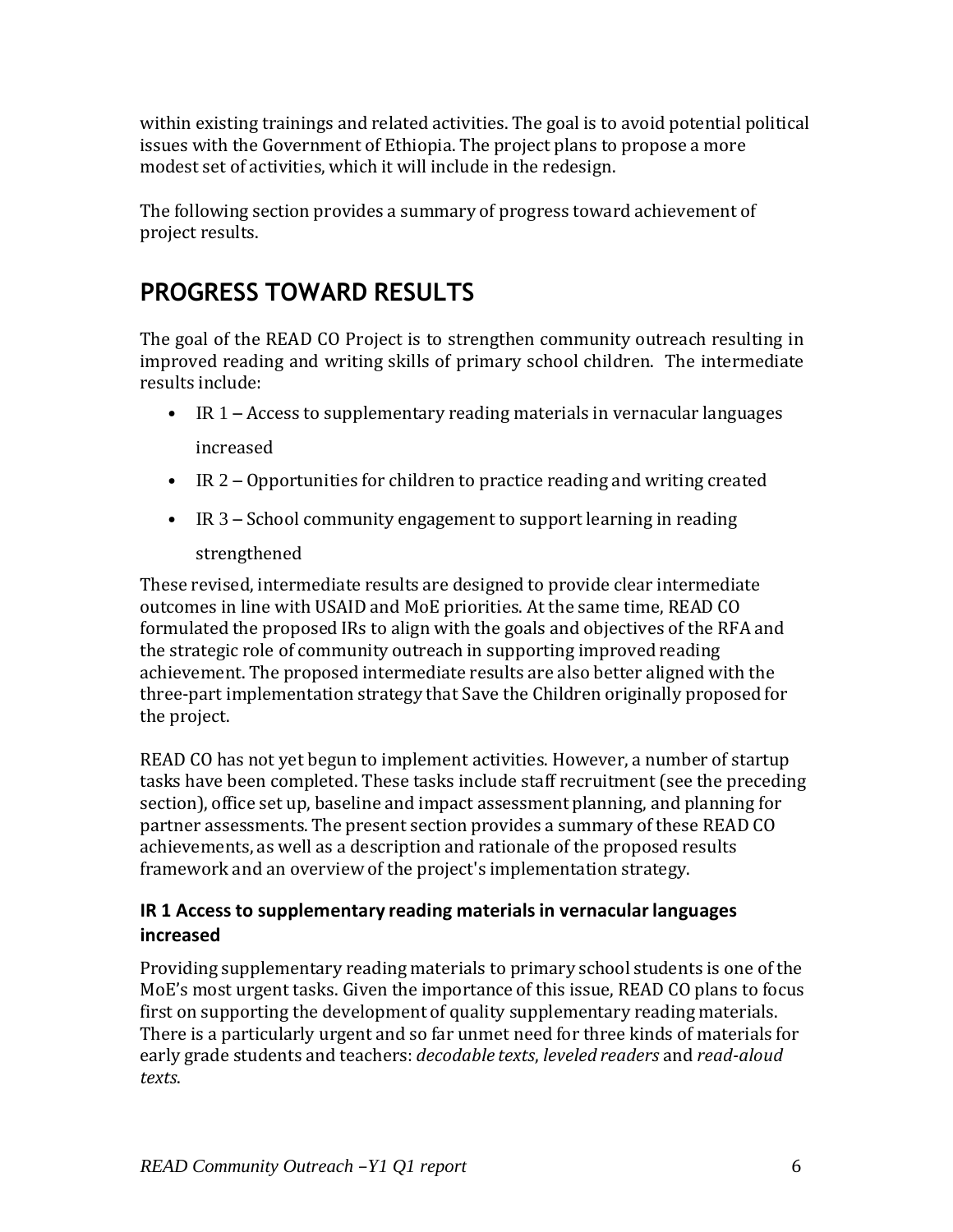A preliminary review of reading materials produced by a variety of partners in Ethiopia has revealed a number of potentially useful books and other resources to support learning to read in schools and communities. For example, texts produced by World Vision, SIL and other partners were developed to target the five core reading skills. However, many of these materials were developed prior to the development of the new mother tongue curricula and the recently drafted guidelines for the development of supplementary materials. While most of these partners have worked closely with MoE and RSEB technicians to ensure quality and proper curriculum alignment, it is unclear to what extent these efforts have included a clear, consistent process of testing and review using research-based criteria.<sup>1</sup> Further, scope and sequence documents have been unavailable to help guide the development of grade‐level appropriate materials specifically focused upon the developmental needs of students—especially in the early grades. For these reasons, the MoE has been reluctant to distribute these reading materials to schools and is instead asking that new materials be developed. However, there is a need to develop both public- and private-sector (i.e., publishing) capacity to address these challenges and meet the need for quality materials.

READ CO has proposed using four NGO implementing partners (IPs) to help build local capacity and guide implementation: Adult and Non Formal Education Association (ANFEAE), Amhara Development Association (ADA), Tigray Development Association (TDA) and Ogaden Welfare Development Association (OWDA). Two of these, ANFEAE and TDA, are currently supported directly by USAID/Ethiopia and so have significant capacity to support literacy‐related activities. However, given the newness of national reforms in literacy and mother‐ tongue education, and the national scope of READ CO materials development efforts, these IPs and other partners may lack certain technical capacities to support some large scale project activities. For example, significant technical assistance will be necessary to properly guide and support development of MoE, RSEB and private‐ sector capacity to increase the availability of quality reading materials.

READ CO is taking three actions to address capacity issues among its partners. First, the project will conduct a thorough assessment of all proposed IPs. The project will then tailor the roles of IPs to provide mainly local‐level support for implementation of activities in target woredas and school communities. Second, the project will implement directly any initial activities designed to build system capacity to develop, review and produce reading materials nationally and regionally. Third, READ CO will work to strengthen IPs' capacity to provide broader, higher‐level support (such as to RSEBs and publishers) starting from Year Two of the project.

In summary, READ CO—under the newly proposed IR 1—plans to focus first on building the needed system capacity to develop, review and produce curriculum‐

<sup>&</sup>lt;sup>1</sup> Neither the MoE nor READ CO have properly reviewed existing supplementary reading materials. However, a thorough review is necessary to take advantage of any existing, usable materials to meet the expected demand in Ethiopian schools.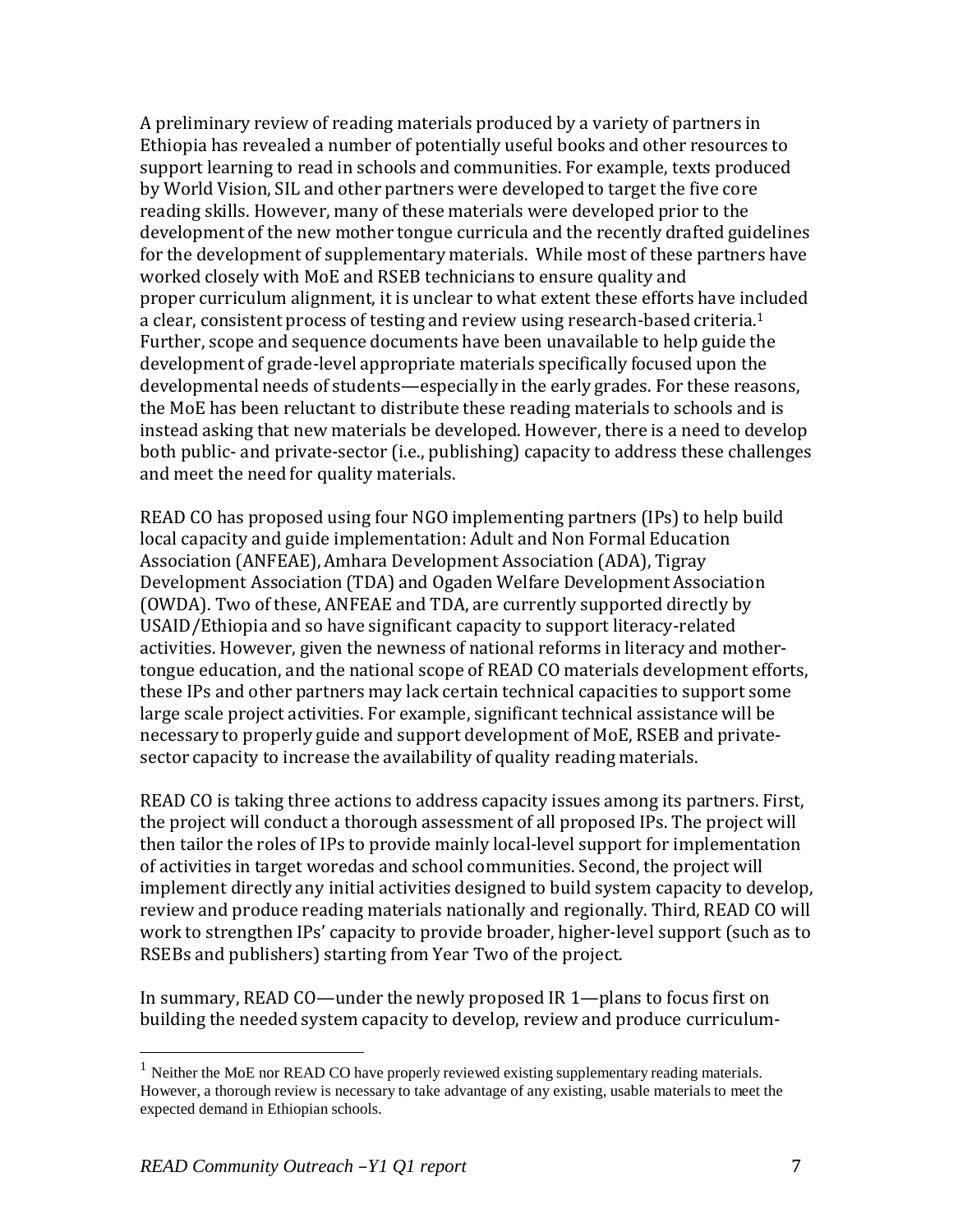aligned, culturally and grade‐level appropriate supplementary reading materials in Year One of the project. Further details of planned activities under this IR are included in a later section of this report.

#### **IR 2 Opportunitiesfor children to practice reading and writing created**

Providing regular and frequent opportunities for practicing reading and writing skills is critical to developing students' capacity to read effectively and independently. The primary goal of READ CO's implementation strategy is to facilitate the establishment, proper organization, functioning and monitoring of grade‐level appropriate mechanisms and activities to better support the development of students' skills as readers. These mechanisms and activities will include spaces for learners to read and write in schools and communities, reading and writing clubs held after school, and reading camps organized within the surrounding community.

Save the Children's aim under READ CO is to expand the number, frequency, quality and capacity of members of school communities throughout Ethiopia to practice using these skills to enhance reading achievement. For IR2, the focus is on strengthening local capacity to promote and support reading/writing activities in three important contexts: school, home and community. SC will draw upon its significant experience in literacy and community outreach—and models developed by a variety of partners—to achieve this result. Details of planned activities are included in a later section of the report.

### **IR 3** School community engagement to support learning in reading **strengthened**

Generating adequate support for, and participation in students' reading and writing activities will require active parental and community engagement. To achieve this goal, READ CO is developing a range of activities to raise awareness about the importance of learning to read and supporting ways in which teachers, parents and students themselves can engage more effectively with one another. On the one hand, improving reading achievement will require a well structured, disciplined effort to support development students' skills for reading and writing. This effort will require the engagement of educators, parents, students and others at all levels: national, regional and local.

On the other hand, improving reading achievement long‐term will require a strong, vibrant literacy culture. SC has developed successful models in Bangladesh, Rwanda and other countries to strengthen literacy culture. Planned activities may include book fairs, support to community libraries, reading and writing competitions and related activities to raise awareness. One key aim of activities under this IR is to promote and guide the development of national policy initiatives and other mechanisms to support and sustain the development of literacy culture. READ CO's theory of change is still under development. However, it will include these two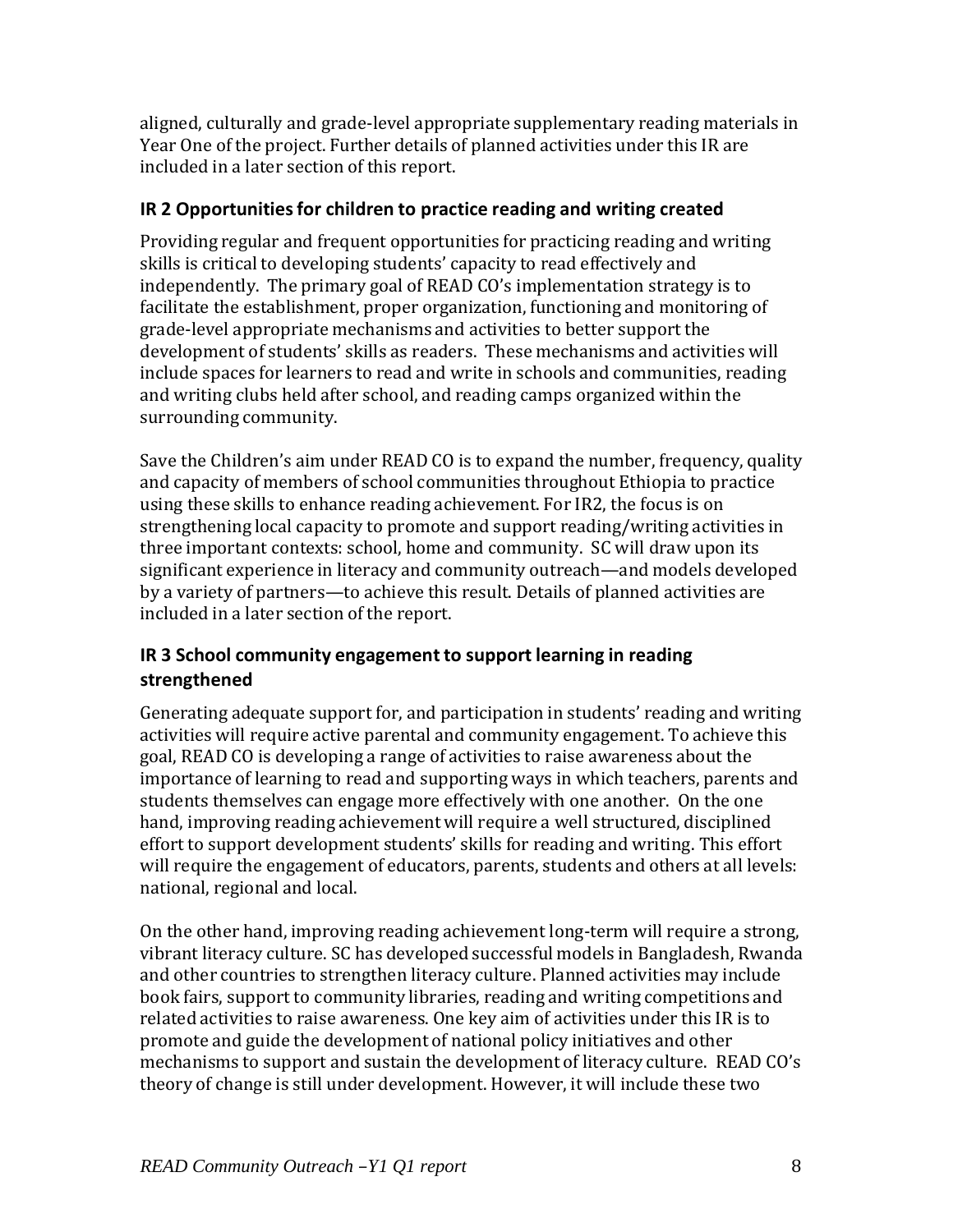important components toward better ensuring long‐term improvement of reading achievement in Ethiopian primary education.

#### **Monitoring and Evaluation**

As stated previously, READ CO hired an M&E Advisor at the end of the quarter. This new staff member will start work in April, in time to support the project redesign. Meanwhile, the COP and DCOP have been working on a few selected activities to ensure that baseline data is collected in a way that meets project goals and objectives. This includes participating in March in a series of strategy sessions with the USAID/Ethiopia Education Team and the USAID/NORC Impact Assessment Team. Additionally, the READ CO Team began planning baseline assessment tasks.

The COP and DCOP worked with USAID and the Impact Assessment the two teams on a number of tasks, including: 1) reviewing the project's initial implementation plan; 2) reviewing some of the pertinent literature on literacy support mechanisms; 3) addressing impact assessment challenges, including identifying appropriate treatment arms and measurable intermediate outcomes; and 4) planning out next steps and identifying actionable items. The most immediate task is for the project to clarify selected implementation strategies, including home‐based learning activities, and to develop measurable intermediate outcomes in each of the proposed treatment arms.

The series of Impact Assessment sessions was useful in clarifying READ CO's implementation strategy and in defining appropriate contexts (school, home and community) for further developing possible treatment arms, identifying intermediate outcomes and planning baseline assessment work (tentatively scheduled for September 2015). Based upon the success of the sessions, and the limited time and resources available to properly plan and execute the planned READ CO baseline assessment, <sup>2</sup> the project team has since decided to meet its own baseline needs within the scope of the NORC baseline assessment.

### **ACCOMPLISHMENTSVERSUS TARGETS**

READ CO was able to meet most all of its spending targets for the quarter (see table in the Operations and Management section). However, these targets are not representative of the planned level of project activity, given previously cited funding limitations. The project has been able to achieve most of its targets in terms of staffing. Regional (i.e., field) staff needs will be met during the coming two quarters. Procurements are lagging somewhat, due to factors already cited in this report.

<sup>&</sup>lt;sup>2</sup> Due to national election activities in May and early June of this year, fieldwork for the planned baseline assessment was not possible before September.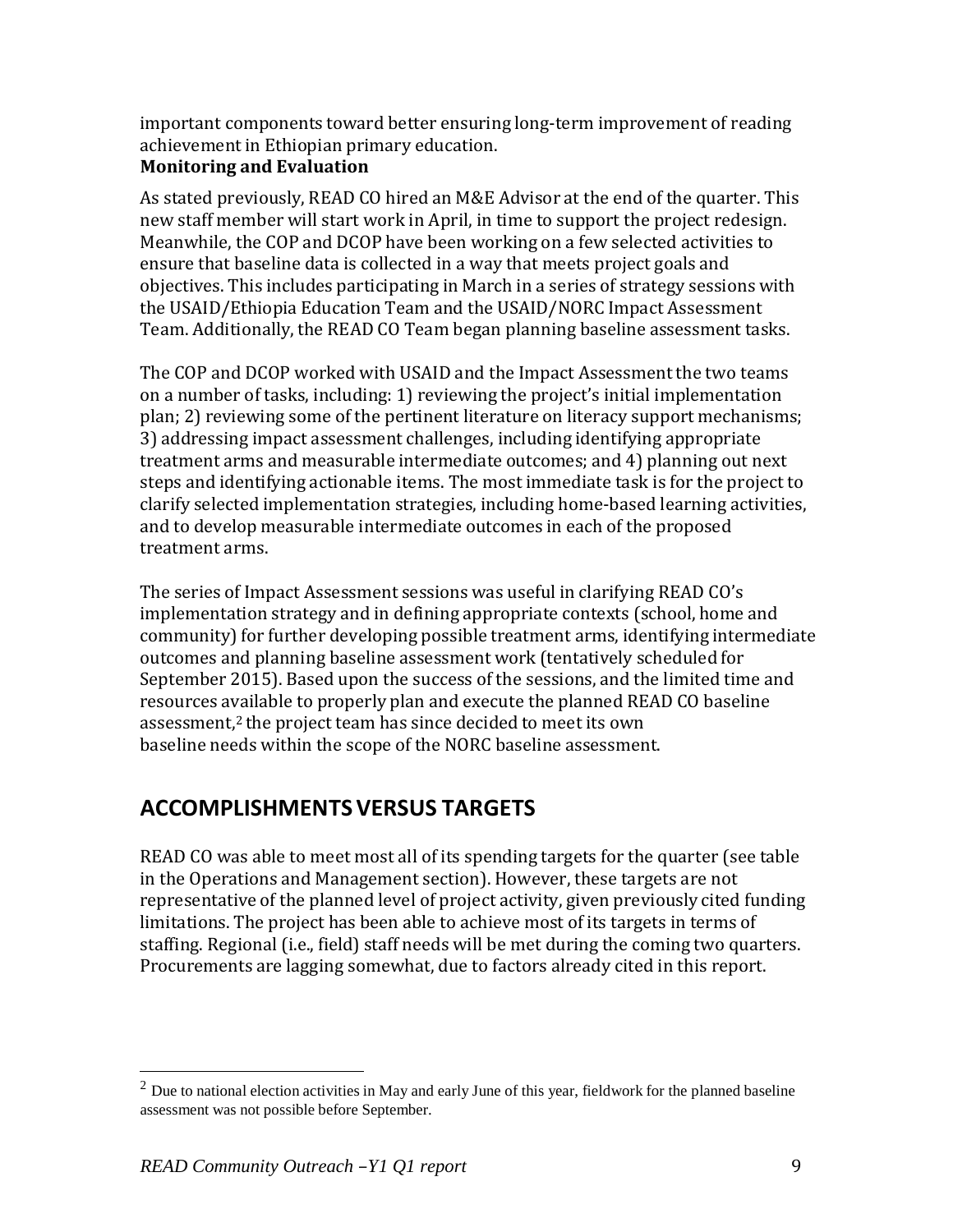No other data is available, since the project is not yet implementing activities. READ CO will provide additional data in future reports, subject to USAID and MoE review and acceptance of the revised implementation plan.

### **ALIGNMENT TO PROJECTS AND PROGRAMS**

READ CO has spent much of the quarter in meetings with the MoE and USAID to ensure proper alignment of project strategy, deliverables (e.g., materials) and planned activities to current Ministry priorities. The project has since realigned its results framework (as noted previously) to better respond to these priorities. Specifically, READ CO has developed a results framework that better reflects SC's strategy of improving access to materials, creating opportunities for reading/writing practice and enhancing parent/community engagement at the local level. The realigned strategy and results framework are focusing, first and foremost, on providing support for system capacity building in materials development. This is a national priority for the Ministry of Education and a key USAID concern: providing nationwide support to build capacity for sustainable development of curriculum‐ aligned supplementary reading materials.

The realigned project strategy and results framework should allow READ CO to better meet Ethiopian national priorities in terms of providing materials and the capacity to develop and produce them. Further, the proposed intermediate results will facilitate better alignment with—and contribute to realizing—Goal One of the current global USAID Education Strategy to increase the numbers of children who are able to read.

READ CO and READ TA management teams met twice during the quarter to discuss potential areas of collaboration and overlap. Each team raised issues of MoE decision‐making processes, teacher capacity for reading instruction and the challenges of providing technical assistance to support materials development(and capacity building for the latter). Both parties agreed that more clarity is needed from USAID and the MoE to determine the most productive areas of collaboration for the two projects. However, both projects want to develop concrete activities in their work plans for collaborative activities to address, for example, gaps in teachers' skills and knowledge in reading instruction. READ CO will share these ideas during the redesign process and will try to specify substantive areas of collaboration within the revised implementation plan. The same is true of READ M&E, which is in its startup phase as well. Areas of complementarity and overlap between the latter two projects will likely become clearer after the redesign process is completed.

READ CO has likewise discussed areas of possible complementarity and/or collaboration with World Vision, PACT (both funded by USAID), Whiz Kids, SIL, NALA (National Archives and Library Association) and IREX. These areas include